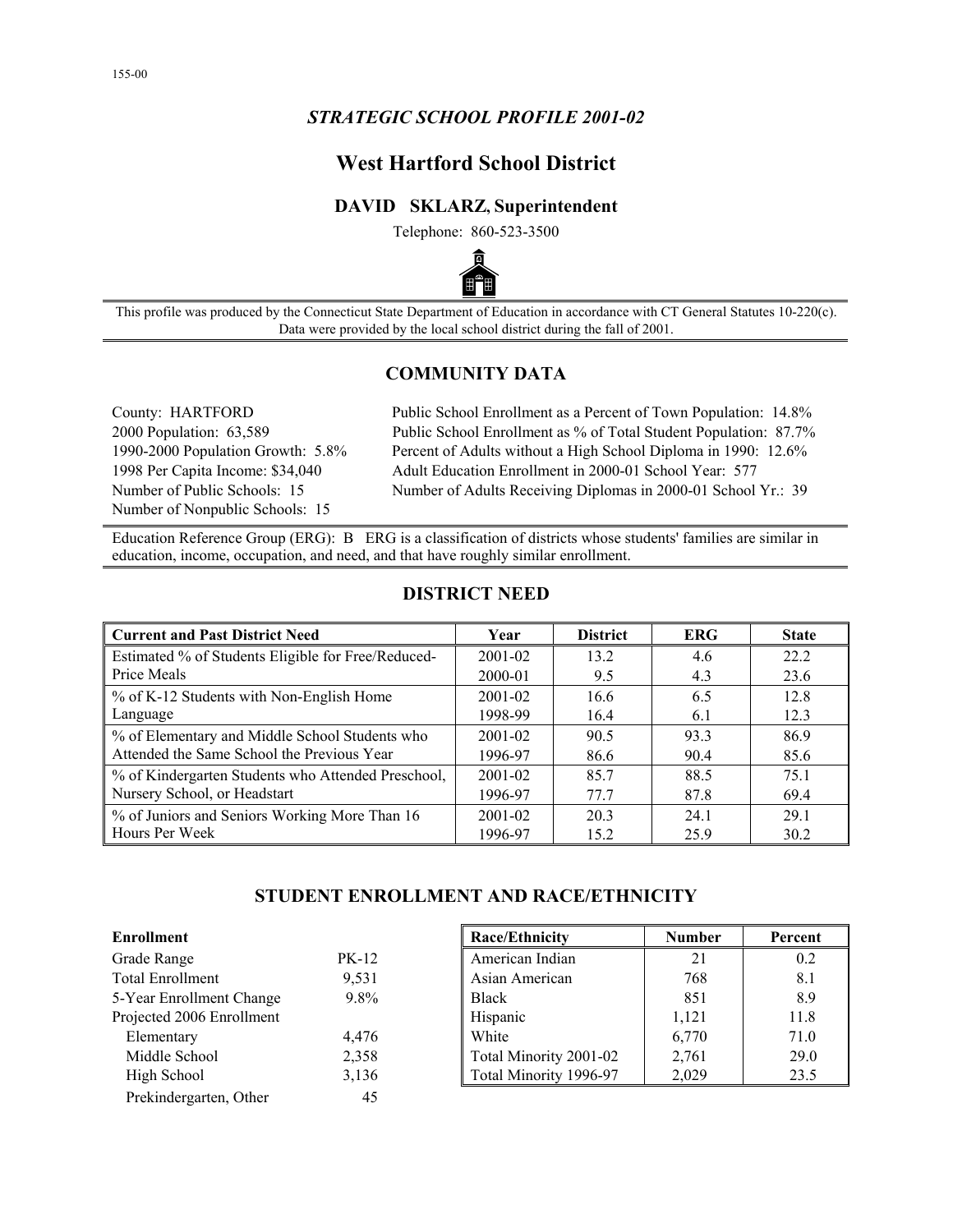#### **EFFORTS TO REDUCE RACIAL, ETHNIC, AND ECONOMIC ISOLATION**

Connecticut law requires that school districts provide educational opportunities for its students to interact with students and teachers from diverse racial, ethnic, and economic backgrounds. This may occur through magnet school programs, public school choice programs, charter schools, minority staff recruitment, inter- or intradistrict programs and projects, distance learning, or other experiences. Below is the description submitted by this school district of how it provides such experiences.

West Hartford is a diverse community. It is one of the few communities in the state whose percent of minority students and percent of students eligible for free and reduced lunch are both within 10 percentage points of the state average. During our 184 day school year, there are innumerable opportunities during regular instructional time and in the student's normal instructional settings for interactions between students of different races, ethnicity, and socioeconomic groups.

Beyond the day-to-day activities available to all students in West Hartford, the district has strengthened its participation in a variety of areas. 103 students attend interdistrict magnet schools, charter schools, and vocational technical schools. Over 2300 students participate in state, federal, or locally funded inter-district programs. West Hartford has three magnet elementary schools with a total enrollment of over 1100 students and a magnet enrollment of 207 students. Over 6500 students have participated in locally funded intra-district programs and projects. Our district has actively recruited minority staff members and participated in two CREC Minority Job Fairs this year.

Our curriculum is filled with an array of experiences and activities designed to increase student awareness of diversity of individuals and cultures. Every student is touched by one of these activities during the school year whether the student is an elementary student participating in cultural theme days, a middle school student participating in an international celebration, or a high school student volunteering time and commitment for the Empty Bowls project at both high schools that raised money for the homeless.

The school board has taken an active role in funding many of the programs that have seen great success in West Hartford - both in reducing racial, ethnic, and economic isolation and in encouraging student achievement. The Board continues to support magnet schools, Hillcrest Area Neighborhood Outreach Center (HANOC), the summer school, the Alternative High School, and the home-school liaisons.

|                                           |       | <b>Average Class Size</b> |             | <b>District</b> | <b>ERG</b> | <b>State</b> |
|-------------------------------------------|-------|---------------------------|-------------|-----------------|------------|--------------|
| <b>Staff Count (Full-Time Equivalent)</b> |       | Grade K                   | 2001-02     | 20.3            | 18.7       | 18.3         |
| $\#$ of Certified Staff                   |       |                           | 1996-97     | 20.2            | 19.3       | 19.2         |
| Teachers                                  | 698.3 | Grade 2                   | 2001-02     | 19.6            | 20.2       | 19.6         |
| Administrators                            | 50.6  |                           | 1996-97     | 18.4            | 20.4       | 20.5         |
| Library/Media Staff                       | 17.0  | Grade 5                   | 2001-02     | 21.4            | 21.8       | 21.5         |
| Other Professionals                       | 99.9  |                           | 1996-97     | 21.5            | 22.0       | 21.7         |
| % Minority 2001-02                        | 4.3   | Grade 7                   | $2001 - 02$ | 22.0            | 21.5       | 21.9         |
| % Minority 1996-97                        | 2.0   |                           | 1996-97     | 23.5            | 21.6       | 22.2         |
| $#$ Non-Certified Instructional           | 162.6 | High                      | $2001 - 02$ | 21.5            | 20.7       | 19.9         |
|                                           |       | School                    | 1996-97     | 20.7            | 21.4       | 20.5         |

## **DISTRICT RESOURCES**

| Professional Staff Experience and Training               | <b>District</b> | <b>ERG</b> | <b>State</b> |
|----------------------------------------------------------|-----------------|------------|--------------|
| Average Number of Years Experience in Connecticut        |                 |            |              |
| % with Master's Degree or Above                          | 75.8            | 80.0       |              |
| % Trained as Mentors, Assessors, or Cooperating Teachers | 27.9            | 26.5       | 23.9         |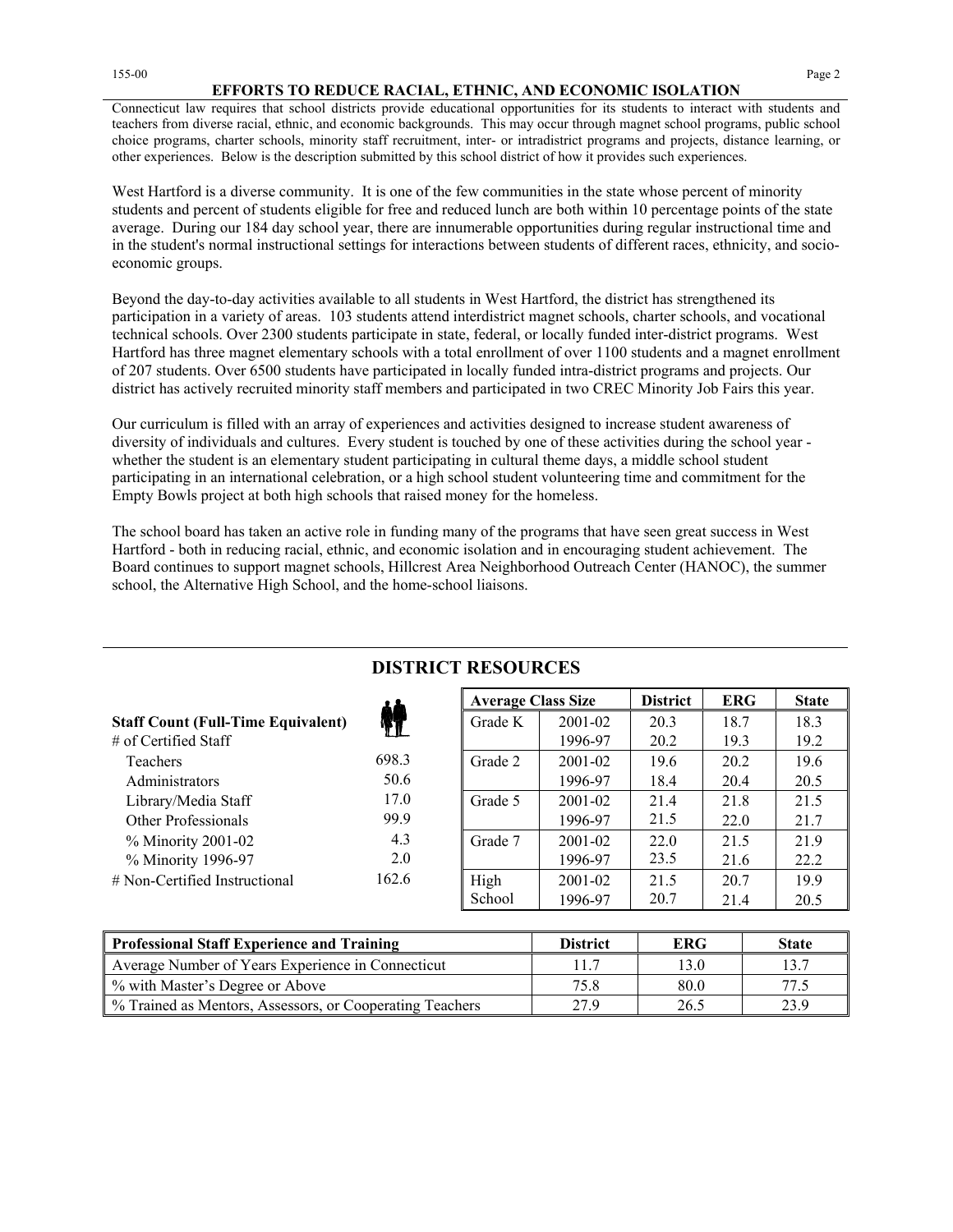| <b>DISTRICT RESOURCES, continued</b> |  |
|--------------------------------------|--|
|--------------------------------------|--|

| <b>Total Hours of</b><br><b>Instruction Per Yr.*</b> | <b>Dist</b> | <b>ERG</b> | <b>State</b> |
|------------------------------------------------------|-------------|------------|--------------|
| Elementary                                           | 984         | 979        | 982          |
| Middle School                                        | 1,002       | 1,008      | 1,009        |
| High School                                          | 976         | 987        | 998          |

\*State law requires at least 900 hours for gr. 1-12 and fullday kindergarten, and 450 hours for half-day kindergarten.

**The Rource Ratios Construct FRG For State** Students Per Academic Computer 4.1 4.4 4.4 Students Per Teacher 13.6 14.2 14.0 Teachers Per Administrator 13.8 14.1 13.5

## **STUDENT PERFORMANCE**

|  | π | <b>Physical Fitness</b>                                 | District | ERG | <b>State</b> |
|--|---|---------------------------------------------------------|----------|-----|--------------|
|  |   | $\sim$<br>$\frac{0}{0}$ .<br>l ests<br>Passing<br>All 4 | 30. I    | .   | .            |

**Connecticut Mastery Test, Third Generation, % Meeting State Goal:** The state goal was established with the advice and assistance of a cross section of Connecticut educators. Students scoring at or above the goal are capable of successfully performing appropriate tasks with minimal teacher assistance.

| % Meeting State Goal | Connecticut Mastery Test, 3rd Gen. | <b>District</b><br>2000-01 | <b>District</b><br>2001-02 | <b>ERG</b><br>2001-02 | <b>State</b><br>2001-02 |
|----------------------|------------------------------------|----------------------------|----------------------------|-----------------------|-------------------------|
| Grade 4              | Reading                            | 74                         | 74                         | 76                    | 57.9                    |
|                      | Writing                            | 75                         | 77                         | 76                    | 61.2                    |
|                      | Mathematics                        | 81                         | 81                         | 79                    | 61.0                    |
|                      | All Three Tests                    | 60.9                       | 63.3                       | 60.6                  | 42.8                    |
| Grade 6              | Reading                            | 78                         | 75                         | 83                    | 63.6                    |
|                      | Writing                            | 75                         | 76                         | 78                    | 60.0                    |
|                      | <b>Mathematics</b>                 | 77                         | 81                         | 80                    | 61.0                    |
|                      | All Three Tests                    | 63.2                       | 64.6                       | 66.3                  | 45.4                    |
| Grade 8              | Reading                            | 75                         | 75                         | 84                    | 66.3                    |
|                      | Writing                            | 72                         | 70                         | 75                    | 58.8                    |
|                      | Mathematics                        | 68                         | 68                         | 76                    | 55.4                    |
|                      | All Three Tests                    | 56.8                       | 56.9                       | 63.9                  | 44.0                    |
| Participation Rate   |                                    | 94.4                       | 95.5                       | 97.6                  | 95.0                    |



In the table above, the percentage of students meeting the state goal is the percentage of those students who had a valid test score. The results reflect the performance of students who were enrolled in the school at the time of testing, regardless of the length of time they were enrolled in the school.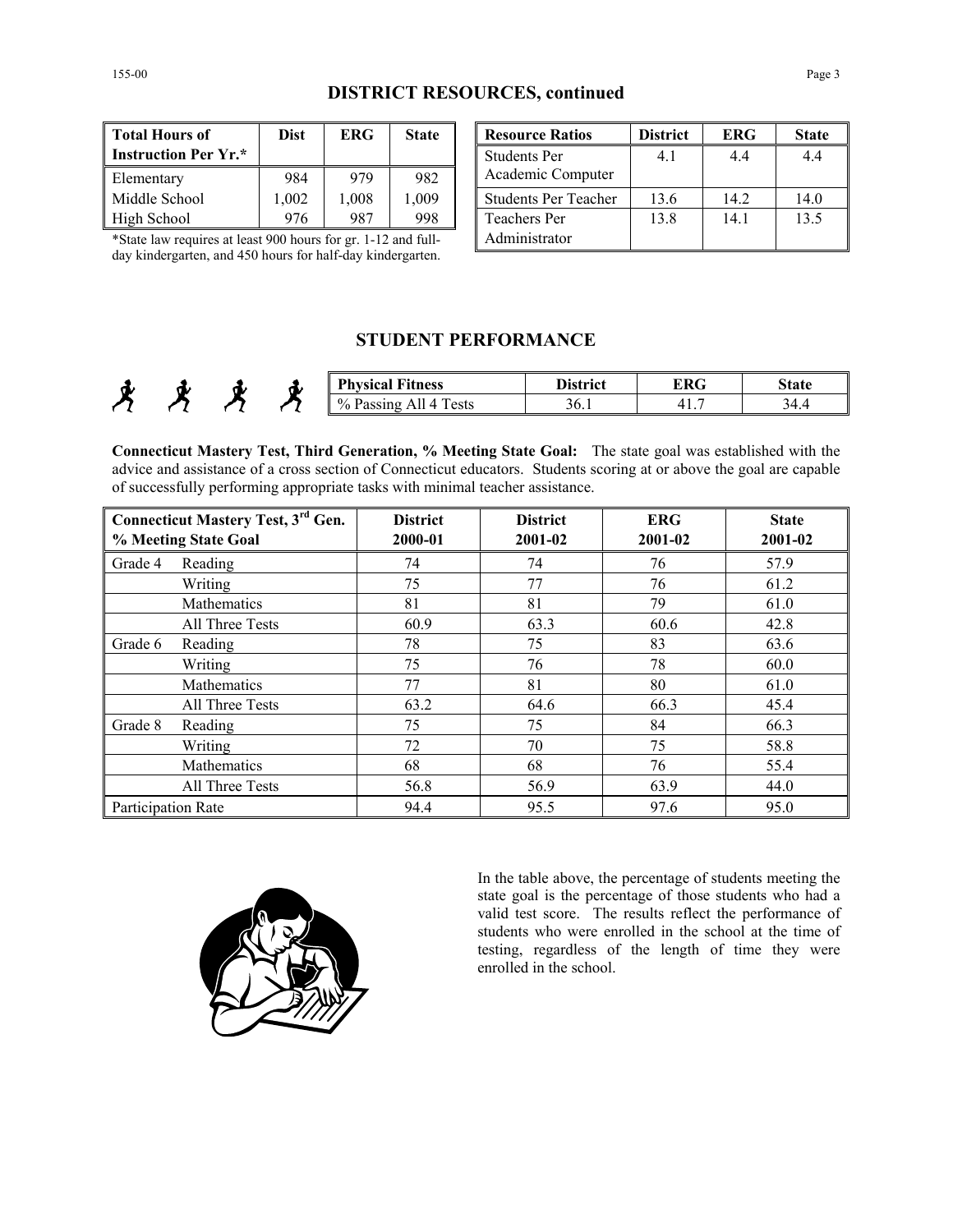**Connecticut Academic Performance Test, Second Generation, % Meeting State Goal:** The state goal was established with the advice and assistance of a cross section of Connecticut educators. The goal represents a demanding level of achievement which is reasonable to expect of students in the spring of their  $10<sup>th</sup>$  grade year. Students receive certification of mastery for each area in which they meet or exceed the goal.

| Conn. Academic Performance Test, 2 <sup>nd</sup> Gen. | <b>District</b> | <b>District</b> | <b>ERG</b> | <b>State</b> |
|-------------------------------------------------------|-----------------|-----------------|------------|--------------|
| ■ % Grade 10 Meeting State Goal                       | 2000-01         | 2001-02         | 2001-02    | 2001-02      |
| Reading Across the Disciplines                        | 66              | 60              | 64         | 44.8         |
| Writing Across the Disciplines                        | 65              | 62              | 68         | 51.0         |
| Mathematics                                           | 61              | 58              | 65         | 44.1         |
| Science                                               | 68              | 63              | 60         | 43.2         |
| All Four Tests                                        | 42.0            | 36.3            | 38.8       | 23.7         |
| <b>Participation Rate</b>                             | 90.6            | 94.0            | 95.3       | 92.4         |



In the table above, the percentage of students meeting the state goal is the percentage of those students who had a valid test score. The results reflect the performance of students who were enrolled in the school at the time of testing, regardless of the length of time they were enrolled in the school.

| SAT <sup>®</sup> I: Reasoning Test | Class of 1996   | Class of 2001   |            |              |
|------------------------------------|-----------------|-----------------|------------|--------------|
|                                    | <b>District</b> | <b>District</b> | <b>ERG</b> | <b>State</b> |
| ■ % of Graduates Tested            | 93.6            | 91.2            | 92.8       | 77.6         |
| Mathematics: Average Score         | 535             | 538             | 537        | 503          |
| Mathematics: % Scoring 600 or More | 32.6            | 32.6            | 30.3       | 22.1         |
| Verbal: Average Score              | 535             | 534             | 529        | 502          |
| Verbal: % Scoring 600 or More      | 31.8            | 30.3            | 26.4       | 20.5         |

| <b>Dropout Rates</b>                        | <b>District</b> | <b>ERG</b> | <b>State</b> |
|---------------------------------------------|-----------------|------------|--------------|
| Cumulative Four-Year Rate for Class of 2001 |                 | 4.2        |              |
| 2000-01 Annual Rate for Grades 9 through 12 |                 |            |              |
| 1995-96 Annual Rate for Grades 9 through 12 |                 |            | 4.6          |

| <b>Activities of Graduates</b> |                 | Class of | $#$ in District | District % | ERG % | State % |
|--------------------------------|-----------------|----------|-----------------|------------|-------|---------|
|                                | Pursuing Higher | 2001     | 581             | 93.4       | 89.3  | 79.1    |
|                                | Education       | 1996     | 485             | 91.8       | 87.4  | 75.8    |
|                                | Employed or in  | 2001     | 39              | 6.3        | 7.4   | 17.1    |
|                                | Military        | 1996     | 23              | 4.3        | 9.0   | 18.7    |
|                                | Unemployed      | 2001     |                 | 0.0        | 0.9   | 0.7     |
|                                |                 | 1996     |                 | 0.0        | 0.2   | 1.4     |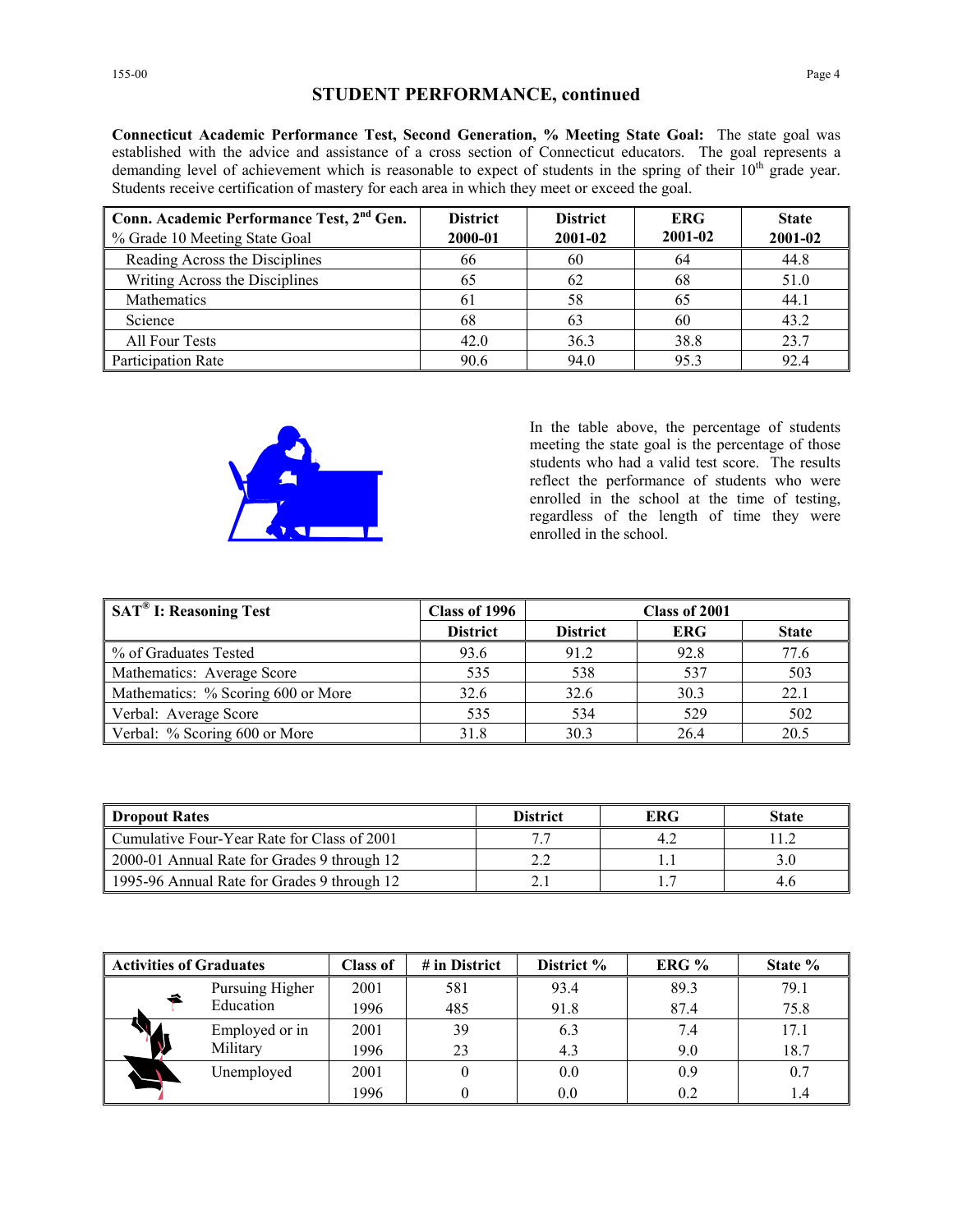155-00 Page 5

Expenditures may be supported by local tax revenues, state grants, federal grants, municipal in-kind services, tuition and other sources. ERG and state figures will not be comparable to the district if the school district does not teach both elementary and secondary students.

| <b>Expenditures</b>                                                 | <b>Total</b> | <b>Expenditures Per Pupil</b> |                                  |                             |                         |
|---------------------------------------------------------------------|--------------|-------------------------------|----------------------------------|-----------------------------|-------------------------|
| All figures are unaudited.                                          | (in 1000s)   | <b>District</b>               | <b>PK-12</b><br><b>Districts</b> | All ERG<br><b>Districts</b> | All<br><b>Districts</b> |
| <b>Instructional Staff and Services</b>                             | \$48,697     | \$5,186                       | \$5,495                          | \$5,207                     | \$5,495                 |
| Instructional Supplies and Equipment                                | \$1,360      | \$145                         | \$247                            | \$232                       | \$250                   |
| Improvement of Instruction and<br><b>Educational Media Services</b> | \$5,602      | \$597                         | \$359                            | \$448                       | \$351                   |
| <b>Student Support Services</b>                                     | \$4,783      | \$509                         | \$524                            | \$580                       | \$521                   |
| Administration and Support Services                                 | \$8,324      | \$886                         | \$938                            | \$953                       | \$946                   |
| Plant Operation and Maintenance                                     | \$8,762      | \$933                         | \$943                            | \$947                       | \$936                   |
| Transportation                                                      | \$2,998      | \$296                         | \$417                            | \$370                       | \$418                   |
| Costs for Students Tuitioned Out                                    | \$1,982      | N/A                           | N/A                              | N/A                         | N/A                     |
| Other                                                               | \$646        | \$69                          | \$115                            | \$110                       | \$112                   |
| <b>Total</b>                                                        | \$83,155     | \$8,805                       | \$9,261                          | \$9,017                     | \$9,228                 |
| <b>Additional Expenditures</b>                                      |              |                               |                                  |                             |                         |
| Land, Buildings, and Debt Service                                   | \$10,890     | \$1,160                       | \$1,118                          | \$1,010                     | \$1,136                 |
| <b>Adult Education</b>                                              | \$336        | \$582                         | N/A                              | \$541                       | \$712                   |

**Revenue Sources, % from Source.** Revenue sources do not include state funded Teachers' Retirement Board contributions, vocational-technical school operations, SDE budgeted costs for salaries and leadership activities and other state-funded school districts (e.g., Dept. of Children and Families and Dept. of Corrections).

| <b>District Expenditures</b> | <b>Local Revenue</b> | <b>State Revenue</b> | <b>Federal Revenue</b> | <b>Tuition &amp; Other</b> |  |
|------------------------------|----------------------|----------------------|------------------------|----------------------------|--|
| With School Construction     | 27 O                 |                      |                        |                            |  |
| Without School Construction  | 90.6                 |                      |                        |                            |  |

**Selected Regular Education Expenditures, Amount Per Pupil and Percent Change from Prior Year.** Selected regular education expenditures exclude costs of special education and land, building, and debt service.

| <b>Expenditures by Grade</b> | <b>District</b> |          | <b>ERG</b>       |          | <b>State</b> |          |
|------------------------------|-----------------|----------|------------------|----------|--------------|----------|
| Level                        | Per Pupil       | % Change | <b>Per Pupil</b> | % Change | Per Pupil    | % Change |
| Elementary and Middle        |                 |          |                  |          |              |          |
| Total                        | \$7,308         | 0.1      | \$7,268          | 4.8      | \$7,669      | 4.5      |
| Salaries and Benefits        | \$6,239         | 0.7      | \$5,949          | 3.0      | \$6,263      | 4.2      |
| <b>Supplies</b>              | \$326           | $-11.7$  | \$408            | 13.3     | \$430        | 8.3      |
| Equipment                    | \$98            | 100.0    | \$138            | 16.0     | \$139        | 7.8      |
| High School                  |                 |          |                  |          |              |          |
| Total                        | \$8,009         | $-1.6$   | \$8,752          | N/A      | \$8,585      | N/A      |
| Salaries and Benefits        | \$6,838         | $-1.6$   | \$7,045          | N/A      | \$6,873      | N/A      |
| Supplies                     | \$299           | $-11.5$  | \$514            | N/A      | \$511        | N/A      |
| Equipment                    | \$124           | 79.7     | \$163            | N/A      | \$166        | N/A      |